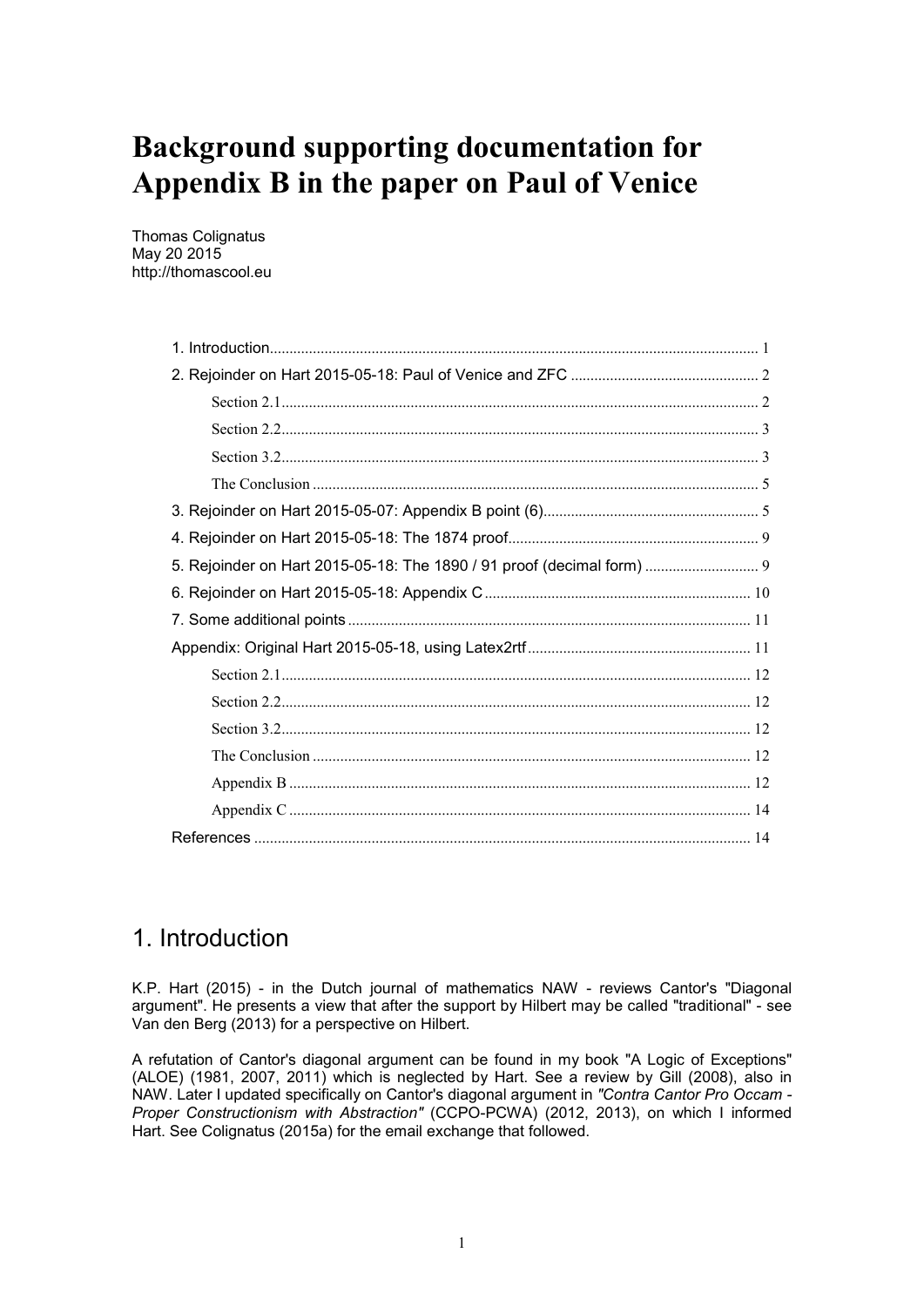Starting October 29 2014, due to a restaurant discussion with B. Edixhoven, I looked at the relation to the ZFC axioms, which resulted in Colignatus (2015), now with an Appendix B on Hart (2015).

- i. This Appendix B in Colignatus (2015) time stamp May 20 can stand alone as a "reaction" for the "reaction columns" of NAW ("De Derde Wet").
- ii. Colignatus (2015b) contains the rejoinder by Hart w.r.t. Appendix B.
- iii. This present discussion supplements this and will be catalogued as Colignatus (2015c).

One may check that Hart's rejoinder has been used to remove possible sources for misunderstanding in Colignatus (2015) and that Appendix B, but that the arguments still stand.

## 2. Rejoinder on Hart 2015-05-18: Paul of Venice and ZFC

Normal lines: PKH, May 18 2015 Indented lines: TC, May 19 & 20 2015

On refutation: one does not refute a proof. To refute means to disprove or to deny (The Chambers Dictionary). One can refute (disprove) a statement by demonstrating that it is false, and one can find errors in a proof but not refute it.

- (a) See Appendix B point (6) below. There is a problem with the word "rejection". In axiomatics one might reject axioms, but this is not at issue here.
- (b) I have looked on the internet again to find a short phrase. Curiously after 2300 years of math there seems to be no short phrase. "To repudiate" exists but seems uncommon. http://www.thefreedictionary.com/refute

http://www.thefreedictionary.com/repudiate

(c) I have inserted the following text:

"There is a small point on terminology w.r.t. the term "refutation" in the table. A theorem is refuted by a counterexample. For the natural numbers and the reals we can find via the notion of 'bijection by abstraction', Colignatus (2012, 2013). This uses constructive methods that some might not agree with, and it is not the topic of the present discussion. What is refuted in this paper is Cantor's "diagonal argument" in the power set form. Perhaps a better term might be "deproven", in the sense that the theorem is stripped from its proof and no longer can count as a theorem. It may be that the theorem would still hold, but via a different proof. The refutation of the diagonal argument is done by showing that the proof relies on logically improper constructs so that the proof can be rejected as invalid. Saying that 'the proof is rejected' would be too simple because in this realm of discussion - axiomatics - this might suggest that it is a mere act of volition to reject one of the axioms. One might say that the proof is 'invalidated' but this seems uncommon. A proper phrase is that 'it is refuted that the "proof" would be valid'. The latter becomes short: 'the proof is refuted'."

### **Section 2.1**

In the Addendum on page 4: (b) is unnecessary as *f* is *assumed* to exist.

This point (b) was provided by Bas Edixhoven, see Collignatus (2014) and I tend to agree with him that it is useful to clarify that ZFC does not prohibit this assumption.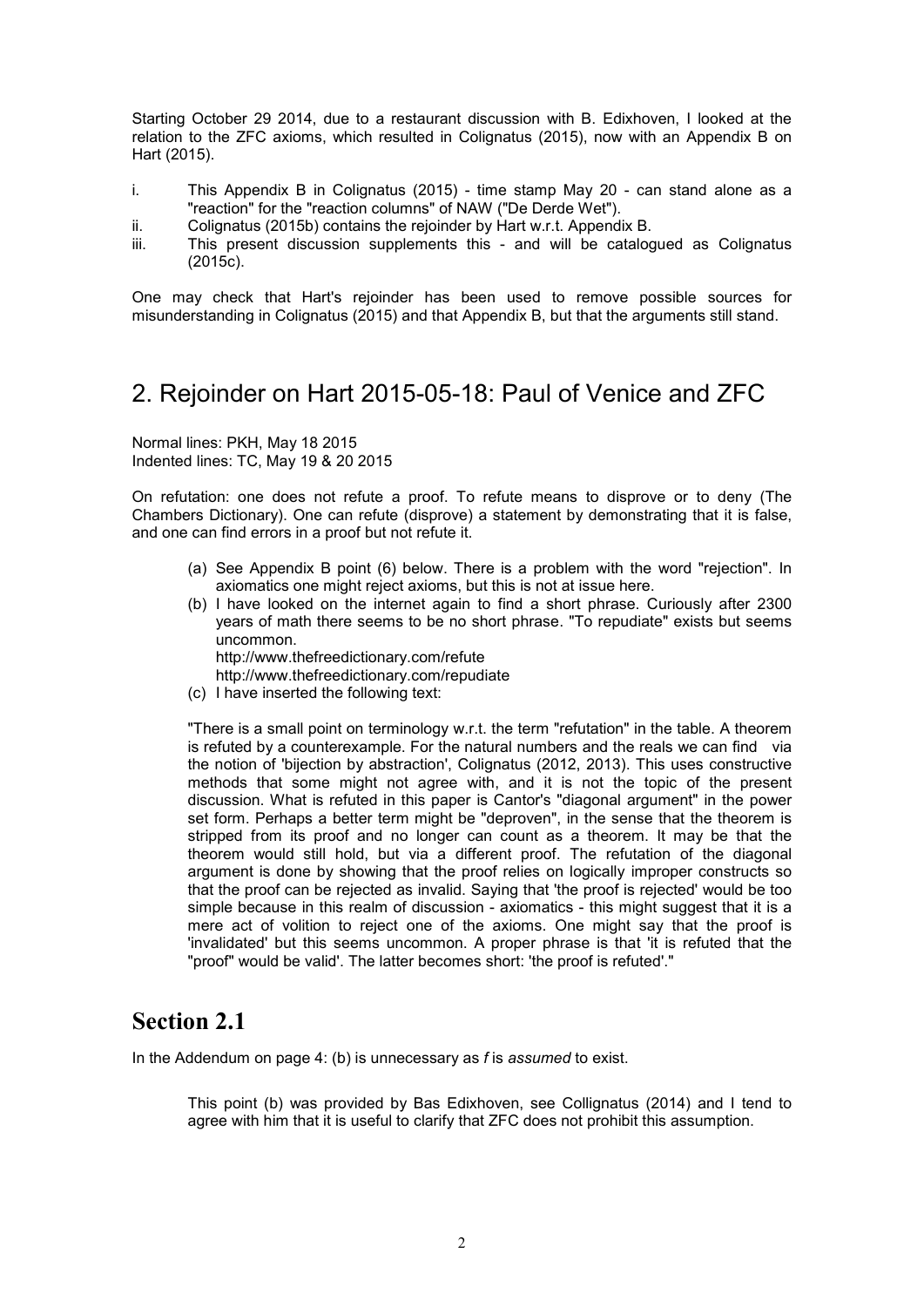What does "ZFC provides for well-defined sets" actually mean? Since you would like to see it proved you should clarify this unambiguously, so that the validity of an argument, for or against, may be judged.

- (a) This is the crux of this exercise.
- (b) ZFC provides for ZFC-sets. A system V provides for V-sets. The point is that when you arrive at a contradiction in ZFC, then you might as well decided that ZFC is inadequate.
- (c) Thus (ZFC & AdditionalAssumption => contradiction) causes you to reject one of the assumptions.
- (d) Thus "ZFC provides for well-defined sets" is an hypothesis, the idea that mathematicians have succeeded in formulating a system to capture that notion. The paper now challenges that hypothesis.
- (e) The paper indicates alternative axiomatic systems, see the Abstract: ZFC-PV (amendment of de Axiom of Separation) or BST (Basic Set Theory), that might better capture the notion of "well-defined set".
- (f) It is remarkable that Hart misses this, and asks "you should clarify this unambiguously" while ZFC-PV and BST are provided. The paper also takes the humble position of indicating the challenge.

That said, it will be very hard to come up with a definition of 'well-defined' that will exclude a simple description like  $\{x \in A : x \notin f(x)\}\.$ 

Why would that be hard ? ZFC-PV and BST are provided. They are under your very eyes.

### **Section 2.2**

"We might hold that above Φ' is badly defined since it is self-contradictory under the hypothesis." Like I wrote above: no matter how I stretch my imagination, the definition of Φ' is still sound. The reason of being 'self-contradictory' is not enough for me as this is exactly the point of the proof: to show that the assumption of surjectivity leads to a contradiction.

This seems more like shooting the messenger (the set  $\Phi'$ ) for delivering the message that the surjectivity of *f* is untenable.

Replacing a good definition with a bad one — in my eyes the set  $\Phi$  is badly defined, see below — does not invalidate the proof.

- (a) If Φ' satisfies ZFC, then it is a well-defined-according-to-ZFC.
- (b) If I do not drop the hypothesis of the surjection (because I just made it), then there still is a contradiction: and this can be explained by that Φ' is badly defined.
- (c) Thus well-defined-according-to-ZFC allows for badly-defined objects.
- (d) Or, well-defined-according-to-ZFC allows for say badly-defined-in-BST.

### **Section 3.2**

There is an elementary mistake here: after a correct description of the Separation Axiom Scheme — *B* should not be free in  $\phi[x]$  — you immediately apply it incorrectly.

No, I formulate the problem. There is a clear distinction between "misconception" and posing a problem.

In the definition of Φ you use ϕ'[*x*], which stands for

$$
\phi[x]\&\& (x\in\Phi)
$$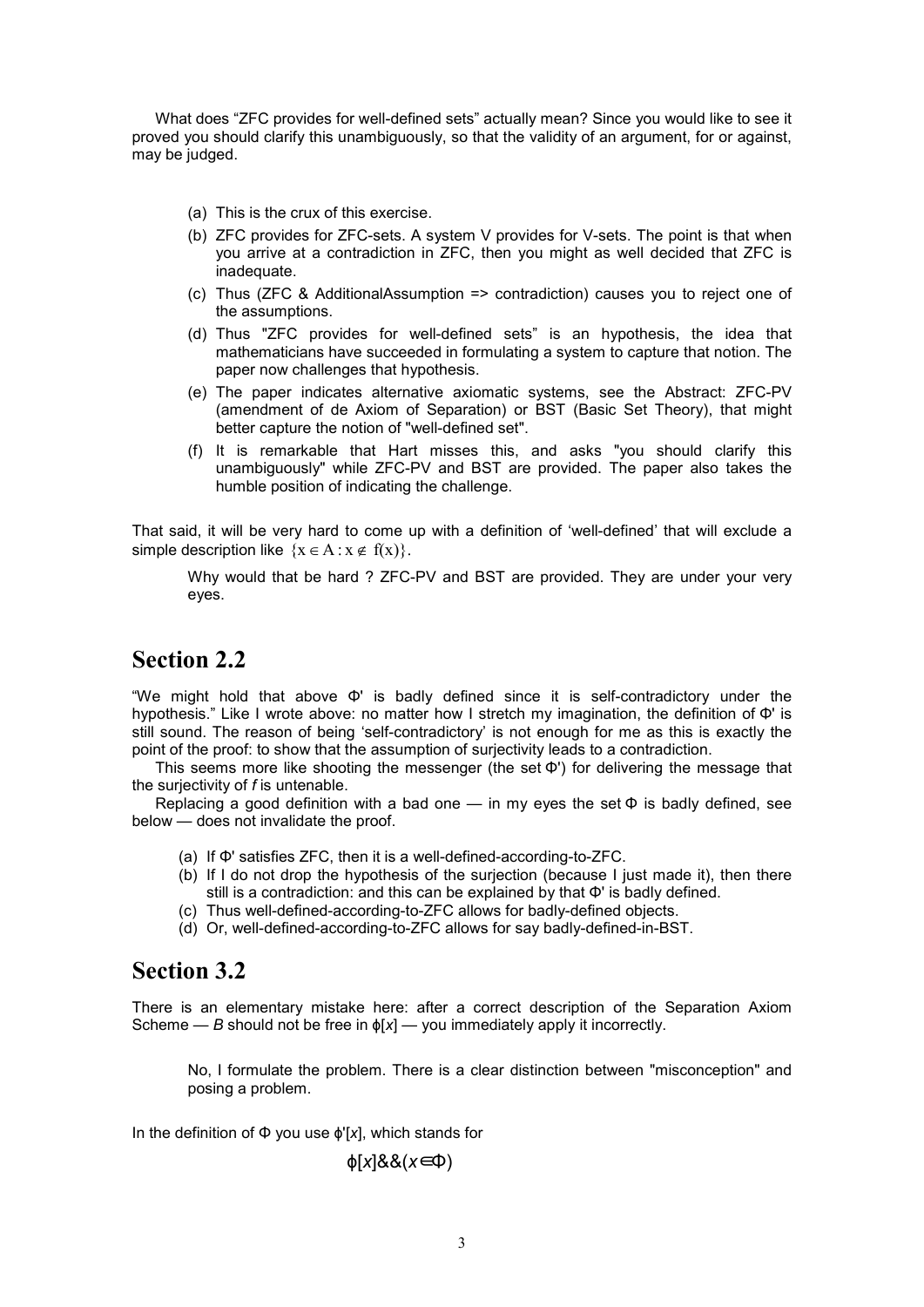note that the variable Φ *is* free in ϕ'[*x*] as there is no quantifier at all in ϕ'[*x*]. The quantifier (∃*B*) that you claim binds *B* is *not* part of ϕ'[*x*].

- (a) Of course this is so: I alerted the readers to this. This is where the critical look starts.
- (b) But the problem is: There is absolutely no reason why a phi[x] \*\*\*should\*\*\* be studied separately \*\*\*outside\*\*\* of the quantor. You can choose to do so. But why ?
- (c) In this case, with the consistency condition, it is wiser not do so.
- (d) Observe that Φ need not be a "free variable" but might also be a constant.
- (e) ZFC at least has the ambiguity that ϕ[*x*] can be judged within the existential quantifier (i.e. within the axiom proper) or outside of it as a stand-alone expression. It may be that "defensive" users of ZFC define ZFC such that it should be judged in the latter manner, but one can also see room for 'tolerant' users who see the usefulness of the former.

Therefore the instance of Separation to definition Φ in 2.2 is *not* allowed.

- (a) This is not an issue of "allowed" or not. This is a matter how you define and interprete ZFC.
- (b) Apparently, you belong to the "defensive" and not the "tolerant" users.
- (c) Why would you define ZFC such, that it generates transfinites, and forbids the use of the consistency criterion ?

This is why I do not consider the insertion of the 'consistency condition' an eye-opener, as you hoped it would be, but simply a bad step.

- (a) Why quotation marks for 'consistency condition' ? Does it not work like that for the Russell set - in 'naive set theory' (Frege ?) outside of ZFC ? Does it not work like that for the Liar paradox ?
- (b) Are you aware that you eliminate a sensible condition merely with reasons of "form" ? The consistency condition is not inconsistent, is it ? At least it should be neutral. So why forbid it ?
- (c) You still have not explained the difference between Phi and Phi-accent. I keep asking and never get a reply. Now you misconstrue my critical question as to whether I would have a "misconception" and make an "elementary mistake". Now you answer in terms of "should" and "not allowed" as if ZFC has descended from the sky as the word of the Divine. But Phi-accent under ZFC-defensive and Phi under ZFC-tolerant or BST should produce the same set, since the consistency condition cannot have a material effect. So why do we still see the different mathematical outcome ? This is an anomaly for your belief in ZFC and you should not hide from the problem but face it.

[\*A\*] To elaborate further: bound variables are, so to speak, invisible to the outside of the formula and, indeed, in any book on logic one finds some kind of discussion on this topic and a lemma to the effect that if one replaces all bound occurrences of a variable in a formula ψ by a variable that does not occur in  $\psi$  then the result is a logically equivalent formula.

[\*B\*] The upshot of this is that one could reformulate the Separation Axiom Scheme to read that *B* should not occur in ϕ[*x*] and not lose any generality at all.

- (a) My reference book is Howard DeLong (1971), "A profile of mathematical logic".
- (b) To a large extent agreed with  $[^{\ast}A^{\ast}].$  For example (There is y such that  $f[x,y]$ ) is replaced by f[x, Y] for some Y.
- (a) (c) I do not follow you on the step from  $[^{\ast}A^{\ast}]$  to  $[^{\ast}B^{\ast}]$ . Let us look at the possibility in 3.2.1:  $(\forall A)$  ( $\exists B)$   $(\forall x)$  ( $x \in B \Leftrightarrow$   $((x \in A) \& \varphi[x] \& \& (x \in B))$ ) and then replace the bound *B* by some *H*: (VA) (Vx) ( $x \in H \Leftrightarrow$  ( $(x \in A)$  &  $\varphi[x]$  & & ( $x \in H$ ))). Actually  $H =$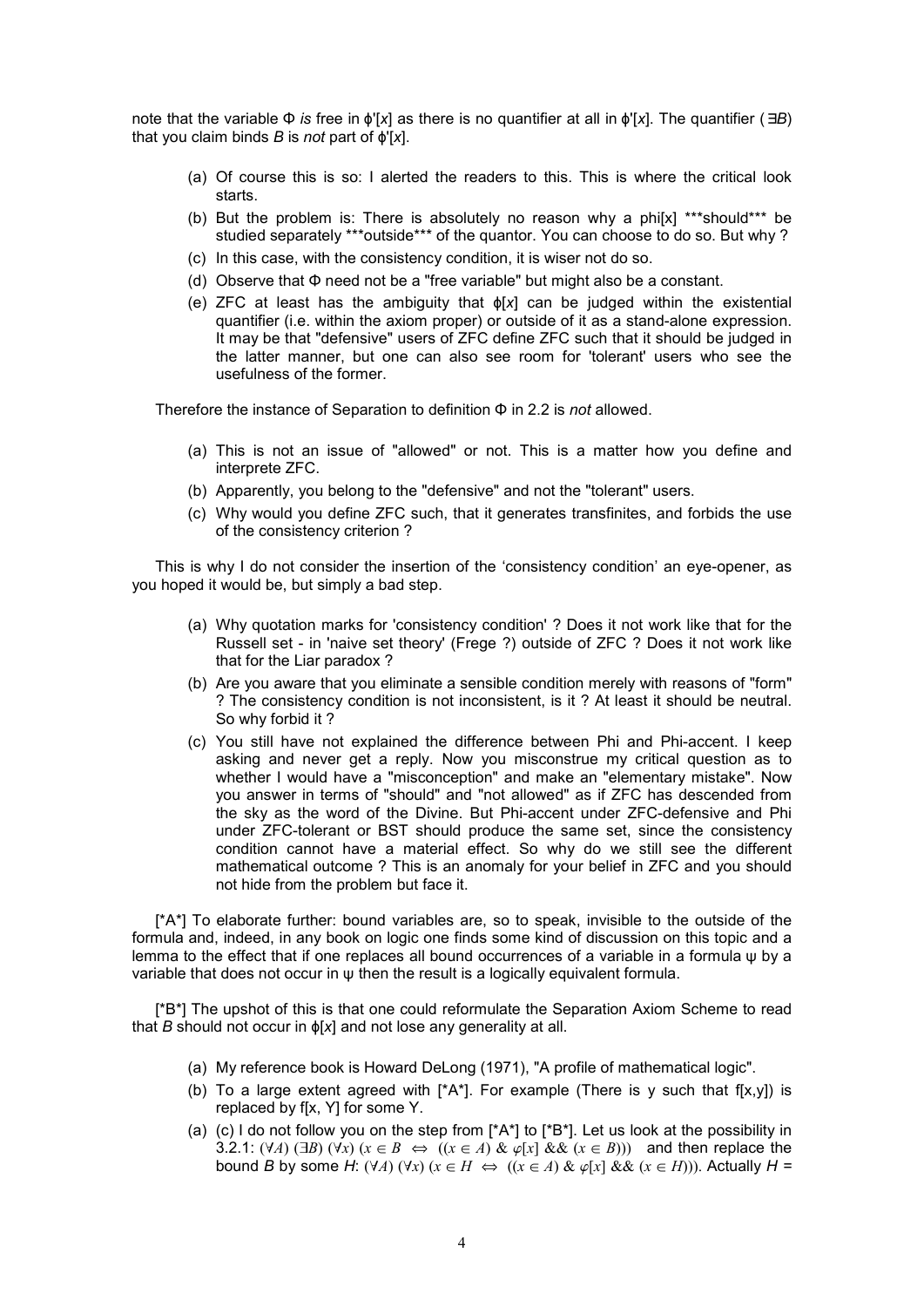$H[\varphi]$ . I do not see a reason why the consistency condition cannot be inserted. Thus the reasoning from [\*A\*] to [\*B\*] is mysterious.

This challenge to ZFC has failed.

- (a) No.
- (b) You have not replied my answer on Phi and Phi-accent.
- (c) It is Cantor who emphasised the freedom in mathematics. So why deny people the freedom to challenge ZFC and develop better axioms for set theory ?

## **The Conclusion**

The above should make it clear that I do not agree with this section. Point 1 states the diametrically opposite of what I think of the two constructs: the Cantor/Russell construction is sound; the 'consistency condition' makes it unsound.

In point 6: ZFC is a theory, that is, a collection of formulas in the language of Set Theory; it is not a model. The word 'model' has a completely different meaning in Mathematical Logic.

- (a) It is clear that you do not agree, and that you have given no basis for that disagreement.
- (b) DeLong (1971) "A profile of mathematical logic" has a discussion of axiomatic systems. One of the properties is that a system tends to have an "intended interpretation". It is said that the system is a model for that intended interpretation. For example, Peano Arithmetic is an axiomatic system that would capture elementary arithmetic as done in elementary school, and be a model for it. Thus I disagree with your description.

## **3. Rejoinder on Hart 2015-05-07: Appendix B point (6)**

Colignatus (2015) (May 1) presented Appendix B with a criticism of Hart (2015). Hart responded on May 7, and that caused a rejoinder Colignatus (2015b). The latter rejoiner caused some other comments by Hart May 18, which have been included in the update May 20 version.

Point (6) takes a special position: this is the criticism that Hart has been neglecting the refutation given in Colignatus (2012, 2013).

On May 20, this criticism seems no longer valid, since Hart on May 18 has responded. However, for the paper Hart (2015) the criticism still is valid.

This section looks at

**TC May 1:** (6) Hart does not refer to ALOE or CCPO-PCWA that he knows about, thus misinforms his readership. He reproduces Cantor's 'proofs' of 1874 and 1890/91 without mentioning their refutations. He states the common misconceptions and adds some new ones.

#### **1. PKH May 7:**

(6) Zoals gezegd: Uw 'weerleggingen' verdienen die naam niet. De enige 'weerlegging' die ik in Uw geschriften

#### **TC May 8**: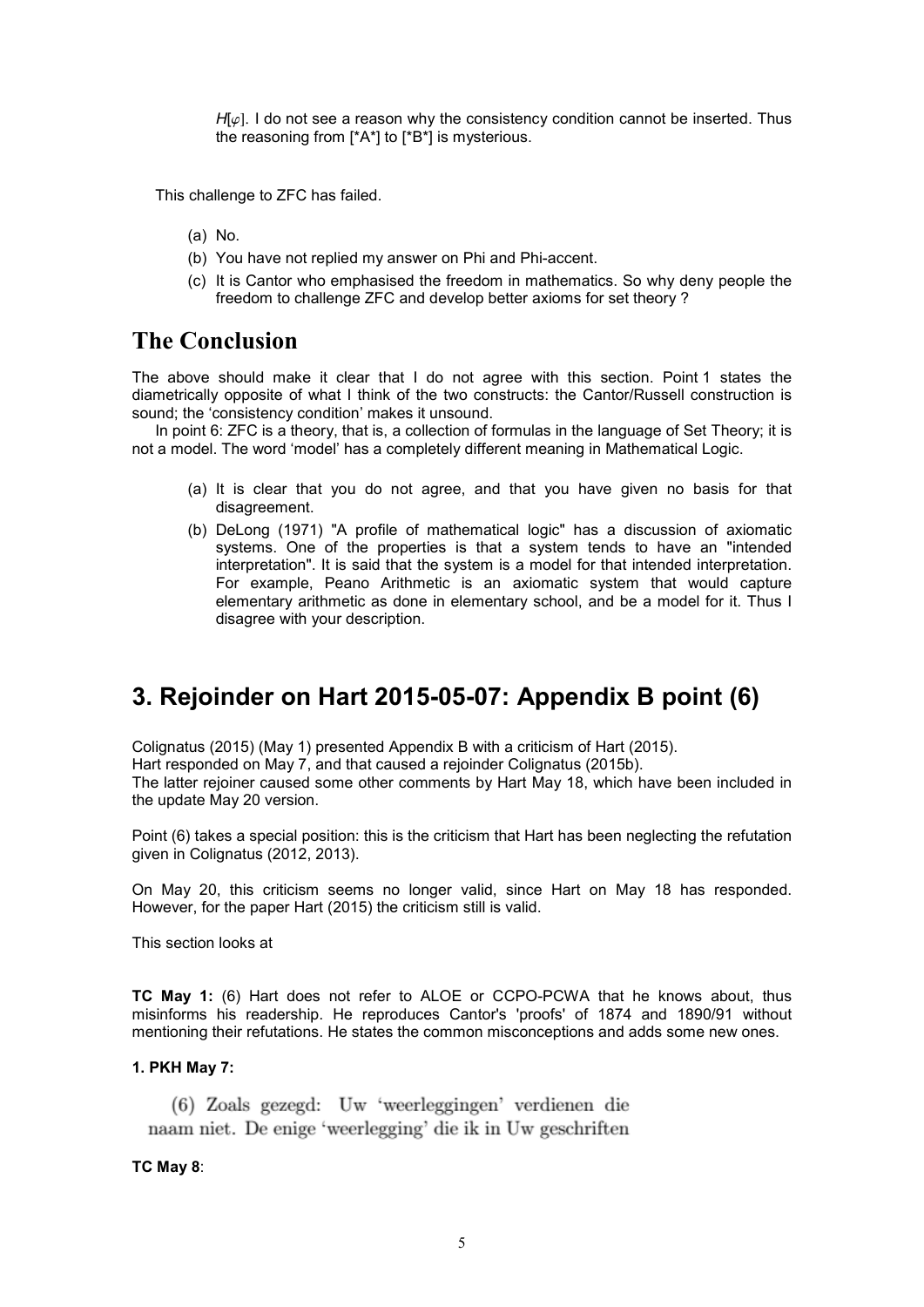(a) It would be helpful if you could be more specific about what would be wrong about the refutation in CCPO-PCWA of 2012: both for the form with the decimals (equivalent to Cantor 1890/91) and the Appendix (w.r.t. Cantor 1874).

Please note that in 2012 you reacted to CCPO, now a legacy version, and that CCPO-PCWA was written for a constructivist journal, and that I used your comments for clarification. For the form on the power set, the paper on Paul of Venice of 2015 may be more accessible - and Appendix C refutes your 'direct proof' from 2012.

#### **2. PKH May 7:**

naam niet. De enige 'weerlegging' die ik in Uw geschriften heb gezien is een uitspraak als onderaan bladzijde 5. Daar spreekt U niet van weerlegging maar van afwijzing. Onder het kopje "2.2 Rejection ..." staat "We might hold that  $\Phi'$  is badly defined since it is self-contradictory under the hypothesis". De bedoelde hypothese is waarschijnlijk  $f$  is surjectief'.

----------------------------------------------------------------

#### **TC May 8**:

This is the semantics of rejection versus refutation. How does one refute a reductio ad absurdum proof ?

One method is to show that it makes an error so that it can be rejected.

[PM - see the discussion of terminology above]

----------------------------------------------------------------

(b) When you refer to the Paul of Venice paper of 2015, then please observe that I allow for the possibility that the proof on the power set (Russell 1906) might hold in ZFC, but that this would require an explanation about Phi and Phi-accent. Please give that explanation.

(c) My suggestion is also that ZFC may have an ambiguity. The set that is being separated falls under the existential quantifier, and thus is not a free variable (as you suggested in 2012).

[PM. The Paul of Venice paper now has an Appendix E on this]

(d) Indeed, "under the hypothesis" refers to f being a surjection.

(e) There is also something that I came upon in an exchange with Richard Gill. If something is wrong about *f,* then it disappears, leaving only its grin like the Cheshire Cat. However, before we conclude about a contradiction, and then reject a major assumption like on *f*, we must check carefully whether the separate steps are well-defined and properly taken on the minor assumptions.

(f) If Phi-accent is badly defined, then it cannot be used further to prove something.

#### **3. PKH May 7:**

Mijn conclusie aan het eind van het bewijs is: "de aanname 'f is surjectief' leidt tot een tegenspraak, dus die aanname klopt niet en dus zijn er geen surjecties". In mijn ogen is het bewijs correct.

#### **TC May 8:**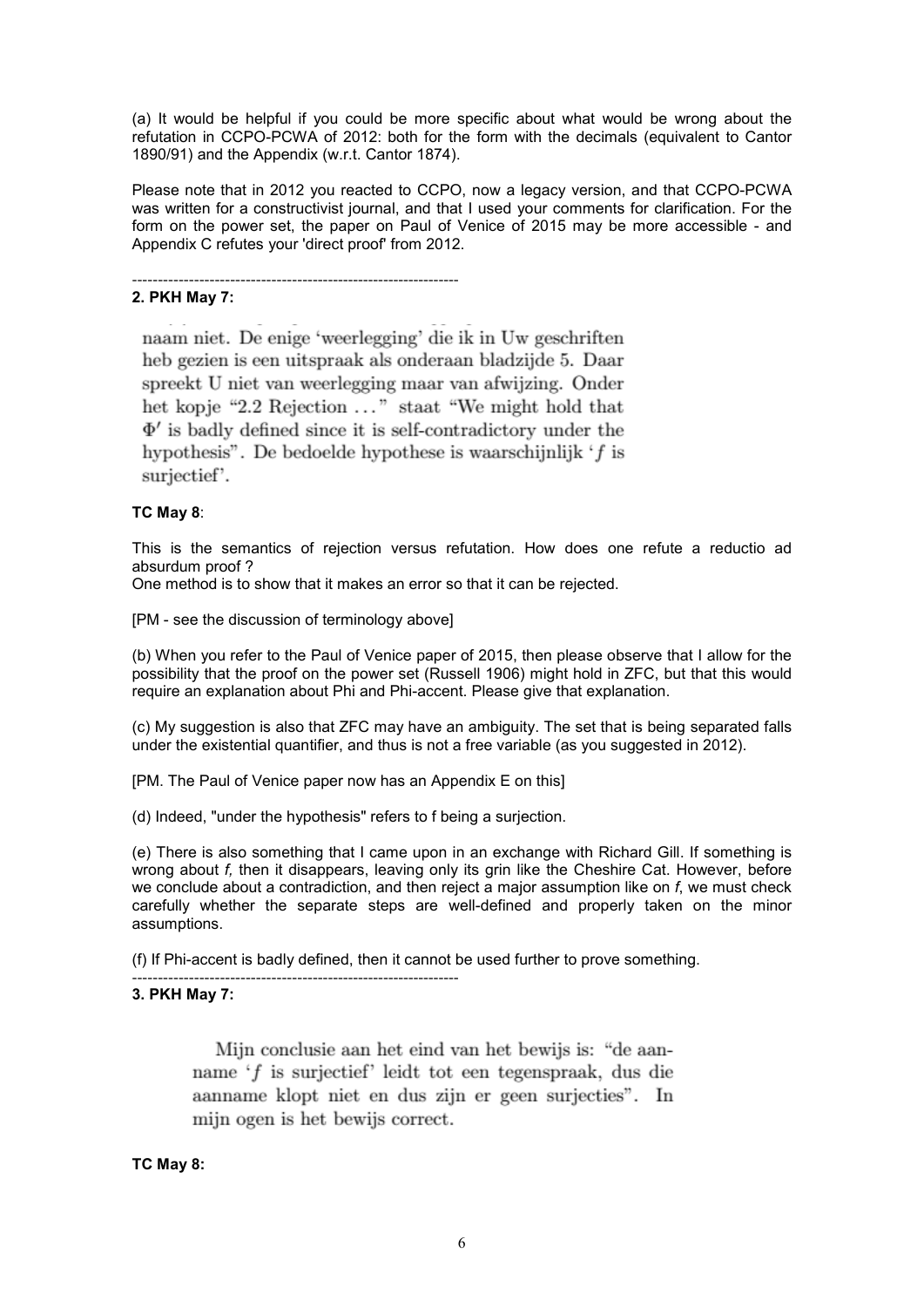Simply deriving a contradiction is not enough. See above point (e) and (f).

(g) A hidden assumption is always that ZFC is adequate. When you derive a contradiction then you must allow for the possibility that ZFC is not adequate.

----------------------------------------------------------------

#### **4. PKH May 7:**

De rest onder het kopje 2.2 is niet meer nodig: U vind het bewijs niet goed; het is dan niet nodig  $\Phi$  in te voeren want  $\Phi$  geeft geen echte weerlegging. De enige manier

#### **TC May 8:**

(h) Phi shows that the proof stops and doesn't come to a conclusion. There is no proof. It is a proper refutation of the idea that there would be a proof.

(i) Formulation of Phi is necessary to show the confusion on Phi-accent.

----------------------------------------------------------------

#### **5. PKH May 7:**

waarop U mijn kan overtuigen is door expliciet een bijectie tussen A en  $\mathcal{P}(A)$  aan te geven.

#### **TC May 8**:

(a) CCPO-PCWA gives the "bijection by abstraction". See the email exchange why your rejection of this definition is curious: why reject a definition? http://thomascool.eu/Papers/ALOE/KPHart/2015-05-06-Review-emails-Colignatus-KPHart-2011-2015.pdf

Please note that Cantor cannot give a value for i when he redefines the d[i,i] that he already defined (translating 1890/91 to decimals). My conclusion is that i = infinity, which makes his procedure undefined. Why do you allow Cantor this freedom, but do you require me to fully specify this ?

(b) I am very much surprised that Paul of Venice's consistency criterion does not cause an AH-Erlebnis. Why do you lack this mathematical intuition that it is important ? You declare it unallowable under ZFC - but why do you not allow that ZFC was formulated without awareness of this consistency condition ? It is, please observe, a *consistency* condition. Please explain the difference between Phi-accent in 2.1 and and Phi in 2.2.

----------------------------------------------------------------

#### **6. KPH May 18:**

May 8 (a): I have looked up the 'bijection by abstraction' again. The material on page 16 (2012-0326-CCPO-PCWA.pdf) is inconclusive to say the least: "The @ can be read as 'abstraction'.", "The switch can be interpreted ...". So: 'can be' but 'need not'? And what does 'abstraction' entail? The material does not explain anything.

The definition is full of unsubstantiated claims: namely that 'abstraction' somehow creates , , and a map between them. There are no explanations of how this happens or arguments that the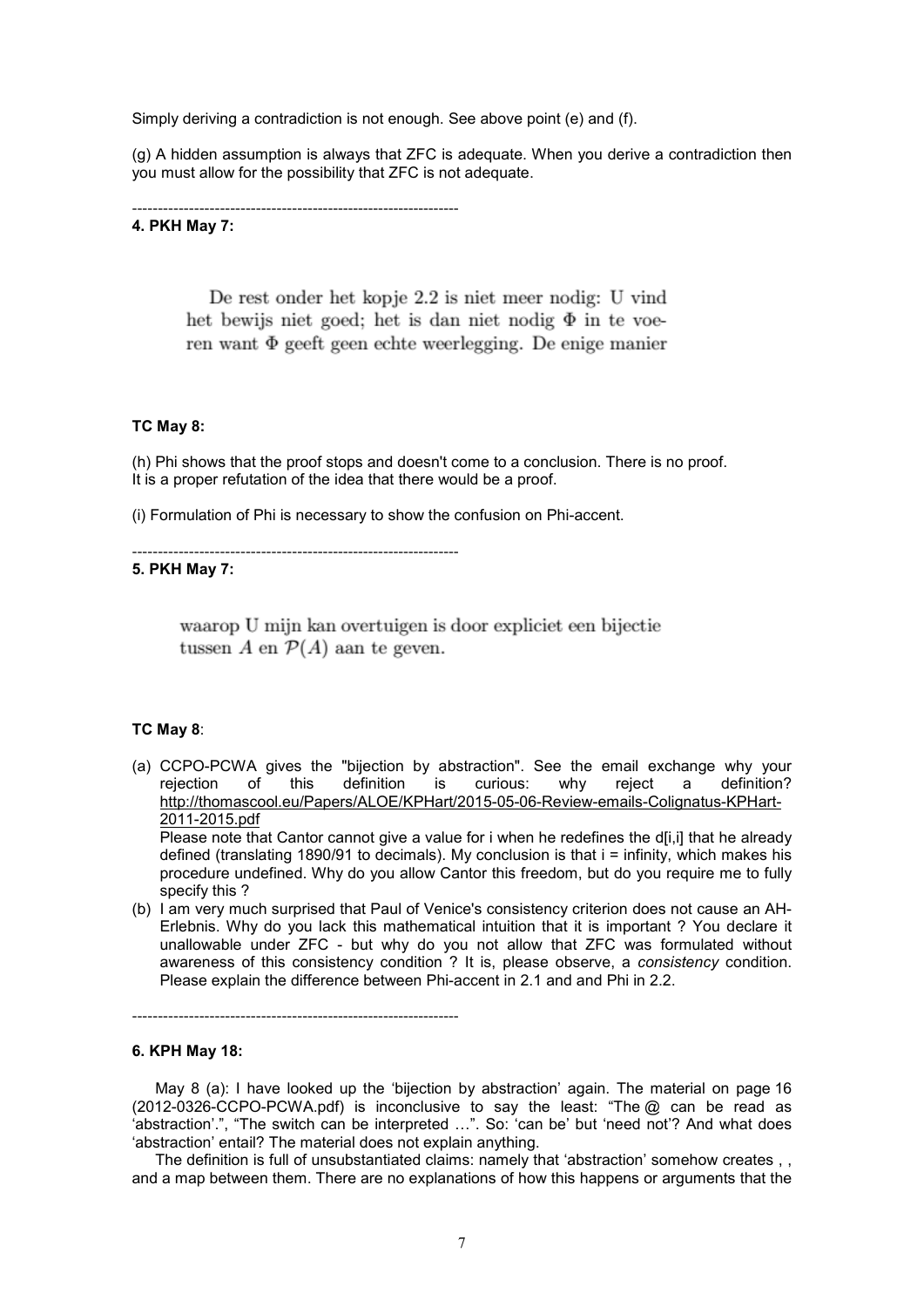effect is as claimed. I do not so much reject the definition but rather the claim that it accomplishes anything.

#### **TC May 20:**

- (a) It can be read so, but doesn't need to. A formal use should work,
- (b) That paper discusses the Van Hiele levels, and assumes that mathematicians know about abstraction.
- (c) A new paper on abstraction is Colignatus (2015d): "*An explanation for Wigner's "Unreasonable effectiveness of mathematics in the natural sciences*"
- (d) It is not true that " The material does not explain anything". It clarifies that the set of natural numbers is created by abstraction. Unless you can show me the set of natural numbers as a concrete object.
- (e) The definition simply sits there. And it is shown how it can be applied.
- (f) "I do not so much reject the definition", which is proper, since it is not inconsistent. Given the definition you must conclude that there is a "bijection by abstraction" between N and R Why do you not accept that inference ?
- (g) " but rather the claim that it accomplishes anything". The claim is that it solves something for the didactics of mathematics in highschool. What other claim do you think that there is ? It does not change anything about N or R or their properties, so what are you referring to ?

----------------------------------------------------------------

#### **7. KPH May 18:**

Point (b) on page 21 (2012-03-26-CCPO-PCWA.pdf) can be read as a proof that the map is not surjective: we cannot find a member of that corresponds to 1/3.

This makes the whole concept rather unconvincing.

#### **TC May 20:**

- (a) The paper explains why abstraction eliminates such constructive indentification. The title of the paper states: " *Proper constructivism with abstraction".*
- (b) The paper states that it is inconsistent to allow Cantor an unspecified diagonal element while not allowing such unspecification for the bijection.
- (c) On May 8 I asked: " Please note that Cantor cannot give a value for i when he redefines the d[i,i] that he already defined (translating 1890/91 to decimals). My conclusion is that  $i =$ infinity, which makes his procedure undefined. Why do you allow Cantor this freedom, but do you require me to fully specify this ?" Did you not read or understand this ?
- (d) Why is it unconvincing that it helps didactics in highschool ? My question to you is whether you agree that it is clear and consistent, not whether you are "convinced" (on criteria that you do not specify).

#### **8. KPH May 18:**

May 8 (c): see above for why it is *not* an eye-opener.

----------------------------------------------------------------

#### **TC May 20:**

(a) The question about the eye-opener was not quite on the decimal diagonal.

(b) The question on the eye-opener is targeted at the impact of the Paul of Venice consistency criterion on naive set theory, when one applies it to the Russell paradox.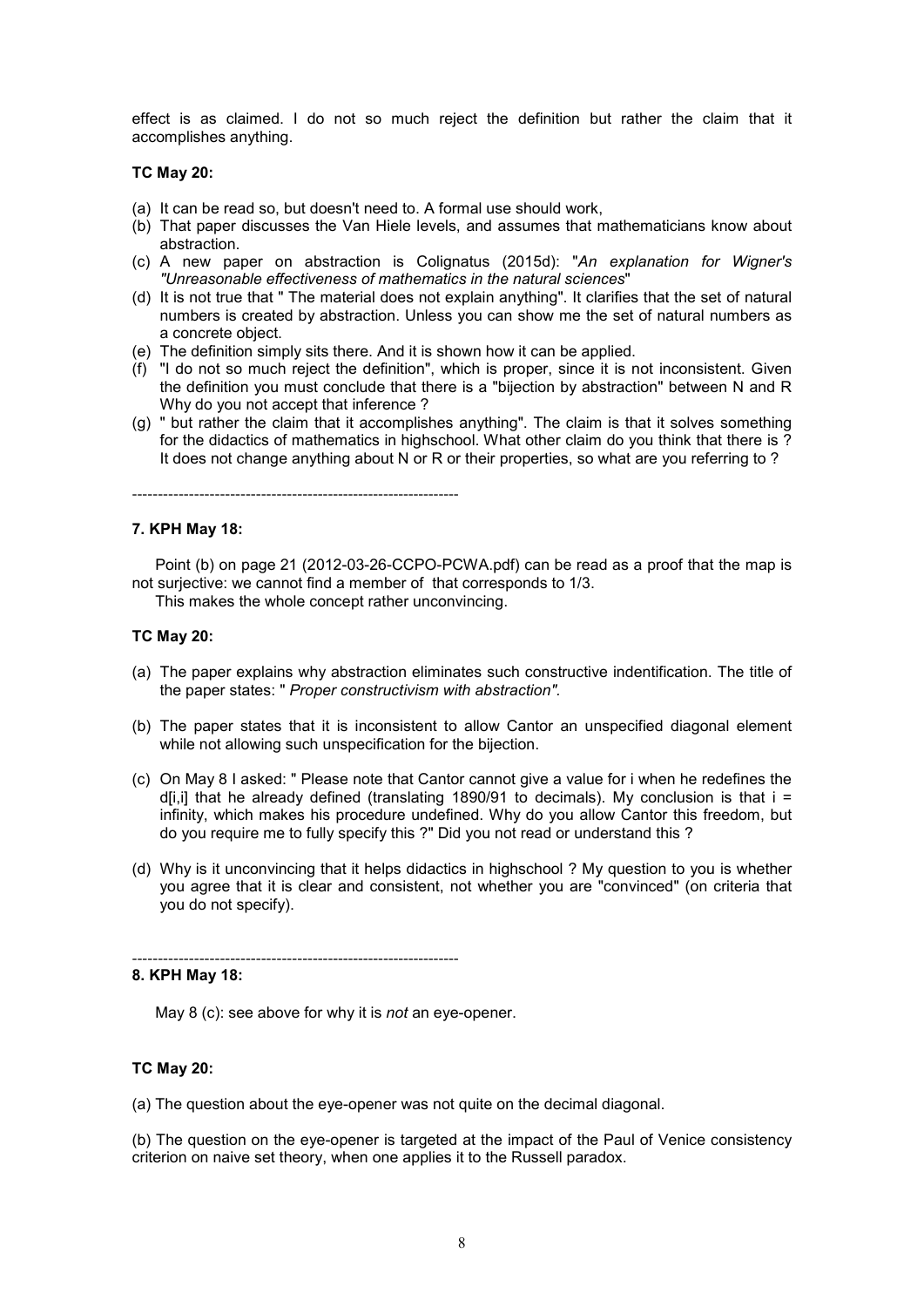The environment of application is unsophisticated at that point, but one can see the impact. Someone knowledgeable in set theory could be expected to have a flash of insight that this could be made to work in sophisticated environment like ZFC too - perhaps requiring some modifications.

(c) Given that I in the period 1981-2015 did not meet a mathematician who had the same flash of insight, I subsequently wrote said paper on Paulus Venetus, with my suggestion on the Axiom of Separation. This is a more complex environment and I do not suppose that this will have the direct effect of an eye-opener.

## 4. Rejoinder on Hart 2015-05-18: The 1874 proof

This conderns Colignatus (2012, 2013), 2012-03-26-CCPO-PCWA.pdf, Appendix A p30+.

Normal lines: PKH, May 18 2015 Indented lines: TC, May 19 & 20 2015

As to the 'refutation' of the interval proof: the redo of the proof does not mention a given sequence of real numbers; the recipe for choosing the next interval is abandoned, indeed there is no relation between the intervals [*a*[*d*],*b*[*d*]] and the numbers in the sequence; the paragraph discussing interiors establishes nothing: what should we make of "... the notion of an 'interior' apparently loses 'grip' when ..." (to me it sounds like nonsense).

- (a) A sequence **is given**, the recipe **is applied**, and there **is a relation** between the intervals and the numbers in the sequence:
- (b) "[0.1, 0.2], then [0.11, 0.12], [0.111, 0.112] and so on. (Rather nicely we might think of the limit value of 1/9.)"
- (c) The counterexample uses a sequence with *all* real numbers. (It is curious that Cantor holds that his method would create a non-real number.)
- (d) The conclusion that invalidates the "proof" is:

The suggestion that there is an  $\eta \in [\alpha, \beta]$  but  $\eta \notin \mathbb{R}$  is erroneous since we see that all elements of  $R$  are represented in  $X$ .

- (e) The quote "the notion of an 'interior' apparently loses 'grip' when we take the step of abstraction" is taken from the *discussion* of this refutation. In such a discussion an author has more freedom to allow for suggestions.
- (f) If KPH finds "to me it sounds like nonsense" on the latter *discussion* then he is free to do so.
- (g) But he is not free to ignore the conclusion that invalidates the "proof".

## 5. Rejoinder on Hart 2015-05-18: The 1890 / 91 proof (decimal form)

#### **KPH May 18:**

May 8 (b): on page 24 in 2012-03-26-CCPO-PCWA.pdf (I assume you refer to this) there is a very confused presentation of the decimal proof. There are two labels, *D* and *C*, and *n D* is used to denote the diagonal number 0. $d_{1,1}d_{2,2}...$  and  $n_{\overline{C}}$  denotes the number obtained by setting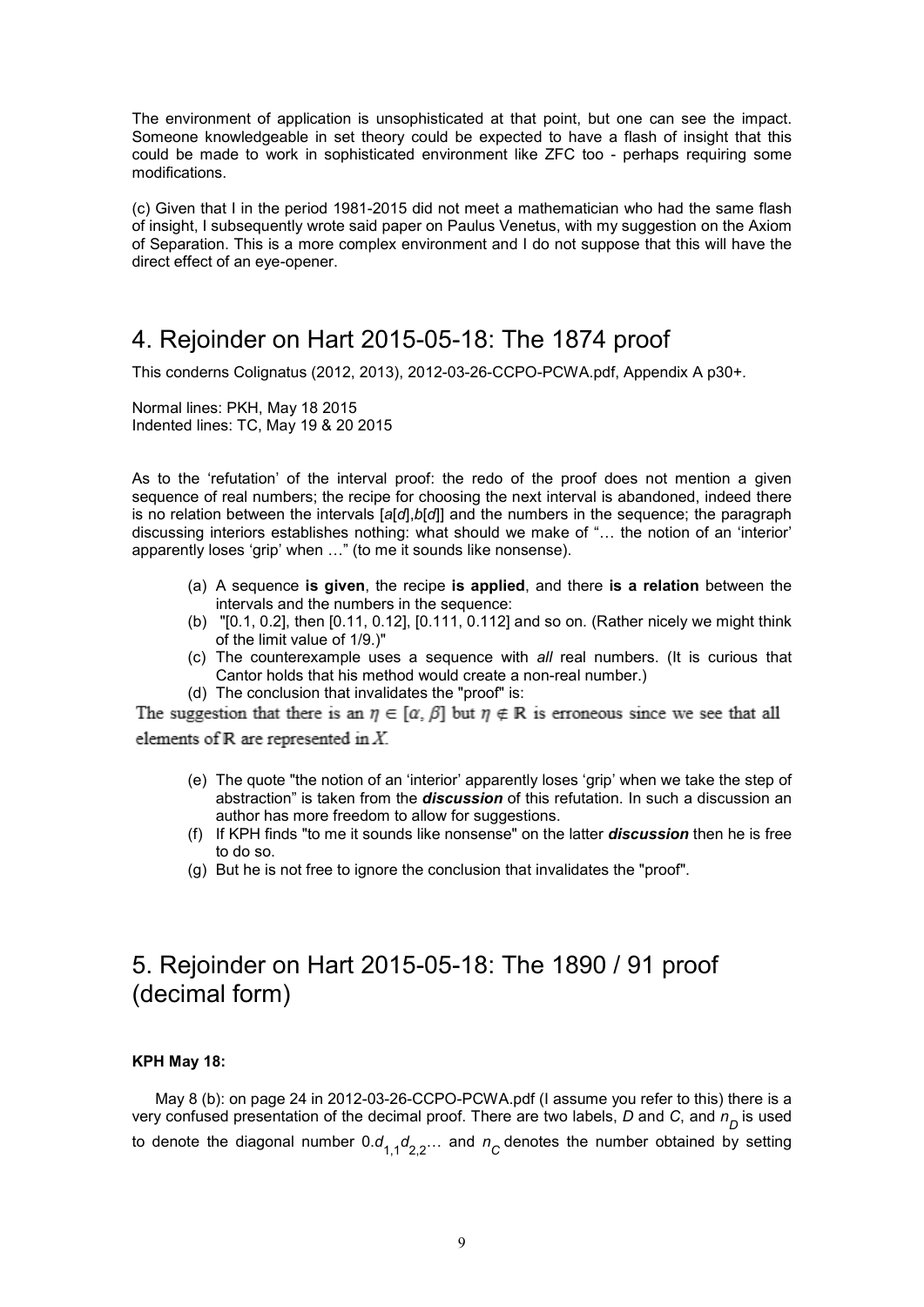$n_{C,i}$ =2 if  $d_{i,i}$ =1 and  $n_{C,i}$ =1 otherwise. At this point *C* and *D* do not seem to have any relation with the anonymous map between N and R.

Then suddenly  $C$  should not be a label but a natural number and, without warning,  $n_{\stackrel{\textstyle j}{}}$  seems to be the image of *i* under the heretofore anonymous map.

This is seriously bad writing and invalidates any point you want to make on that basis.

#### **TC May 20:**

- (a) This is seriously bad *reading* and invalidates any criticism you want to make on that basis.
- (b) For readers who have not yet looked at page 24: check from the above that " $n_{\overline{D}}$ " is a unique symbol for the diagonal number, with "n" as a label for number and "D" as a label for diagonal (in this combination since it need not be obvious that the diagonal is a number),

while the definition of  $n_{\stackrel{\phantom{.}}{C}}$  implies that C is used as a natural number index. (c) A comparable flexibility of use is with superscripts: n' (n-accent), n<sup>S</sup> (n-label-S) and n<sup>2</sup> (n-

- square). (d) If a professional mathematician from TU Delft cannot read properly then I am willing to
- consider using say D instead of  $n_{\overline{D}}$  so that we have dealt with this "criticism".
- (e) I do not agree with the implied suggestion that a new version of the paper would be required before a discussion on content would be feasible.
- (f) I do not observe any criticism by PKH on the content of my refutation, which I asked him to do since 2012.
- (g) I maintain my criticism that Hart (2015) does not refer to Colignatus (2012, 2013) and misleads his readership.

### 6. Rejoinder on Hart 2015-05-18: Appendix C

Normal lines: PKH, May 18 2015 Indented lines: TC, May 19 & 20 2015

> TC finds that PKH's discussion of Appendix C does not deal with the refutation of his proof.

Like I wrote: one can not refute a proof, but one can point out errors or incompleteness.

See all the way up for a discussion of terminology.

The reason for not accepting the proof on page 11 is mystifying: the proof shows that *all* functions are not surjective. There is no reason to consider cases.

(a) This cannot be 'mystifying'. It is clearly stated that the proof relies on a hidden assumption "There is no reason to consider cases".

(b) There is every reason to doubt the theorem since it causes mystifying "transfinites", and the proof uses a scheme that reminds of Russell's paradox.

Also, the paragraph starting with 'Negative' provides questions rather than answers.

These questions are not material to the refutation in section C.3.

• What makes a proof 'proper constructive'?

This is explained in the paper CCPO-PCWA.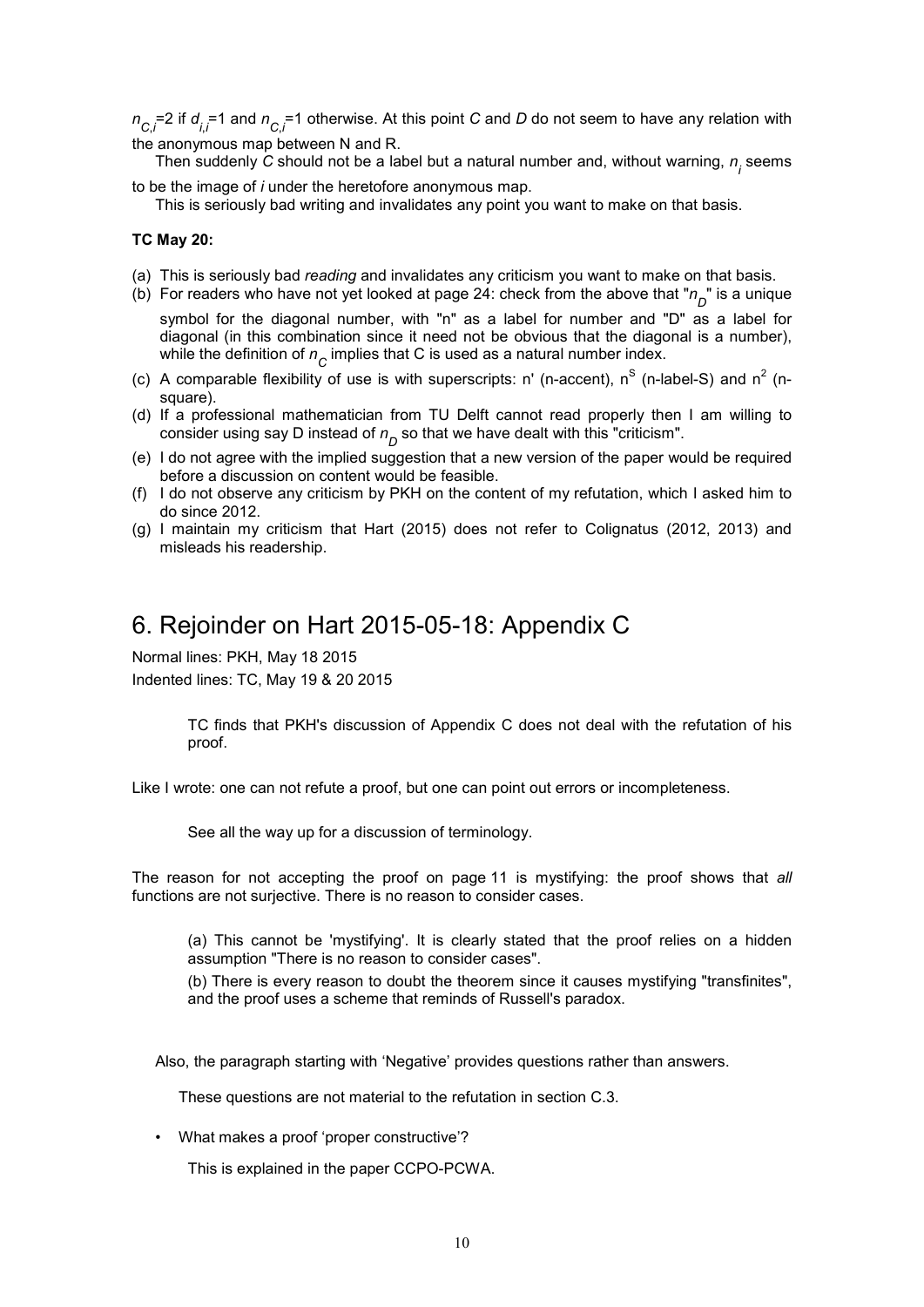• What is your definition of 'finite'?

CCPO-PCWA gives N[n] as a finite set for n in N.

• You "proposed the notion of 'definition by abstraction'". Did you ever work out the details?

This is explained in the paper CCPO-PCWA.

• "If such a bijection would exist ...", so you are not sure that they do.

(a) President Putin is infamous for interpreting politeness and diplomacy as signs of weakness. In science those tend to be seen as signs of strength.

(b) Please look at what is being said, rather than how it is said.

Point (1) on page 12 is illogical: you have shown nowhere that bijections between sets and their power sets exist, yet you claim that the proof of their non-existence fails because they exist? That's circular reasoning at best.

(a) There is no circularity here in C.4., and, as in this whole paper, the objective is to show that the proof is invalid, and the objective is not to show how a bijection can be created.

(b) You neglect the other points that put (1) into perspective.

## 7. Some additional points

(1) The application of the consistency condition by Paulus Venetus, in its original shorthand formulation, might cause infinite regress when applied to sets. ALOE solved this by the exception switch. This was shown for the Russell Paradox. Subsequently it was shown, but not immediately published since it seemed rather obvious, that this could also be done for other applications, like for Cantor's Theorem.

Colignatus (2012, 2013) preferred the shorthand formulation for reasons of accessible presentation. Hart (2012) however did not check the longer form in ALOE and came with the "criticism" of .... infinite regress.

See the email exchange in Colignatus (2015a) that it could not be resolved in 2011-2015 that Hart was willing to backtrack and recognise the shorthand presentation for what it was. (He could have seen the solution himself too.)

To avoid this kind of needless discussion, Colignatus (2015) now presents the argument with the exception switch, which makes for a less accessible and less intuitive presentation.

Hart, in his replies of May 7 and 18, however does not state whether he accepts the exception switch - and that his earlier criticism in 2012 was not to the point.

(2) Checking the documentation would find more of such cases, but the above is the one that strikes me most.

## Appendix: Original Hart 2015-05-18, using Latex2rtf

[Titel=Some comments on "A Condition ..." =cmssq8 (), AuteurA=K. P. Hart, AdresA=Faculteit EEMCS TU Delft Postbus 5031 2600 GA Delft, EmailA=k.p.hart @ tudelft.nl, kolommen=2 ]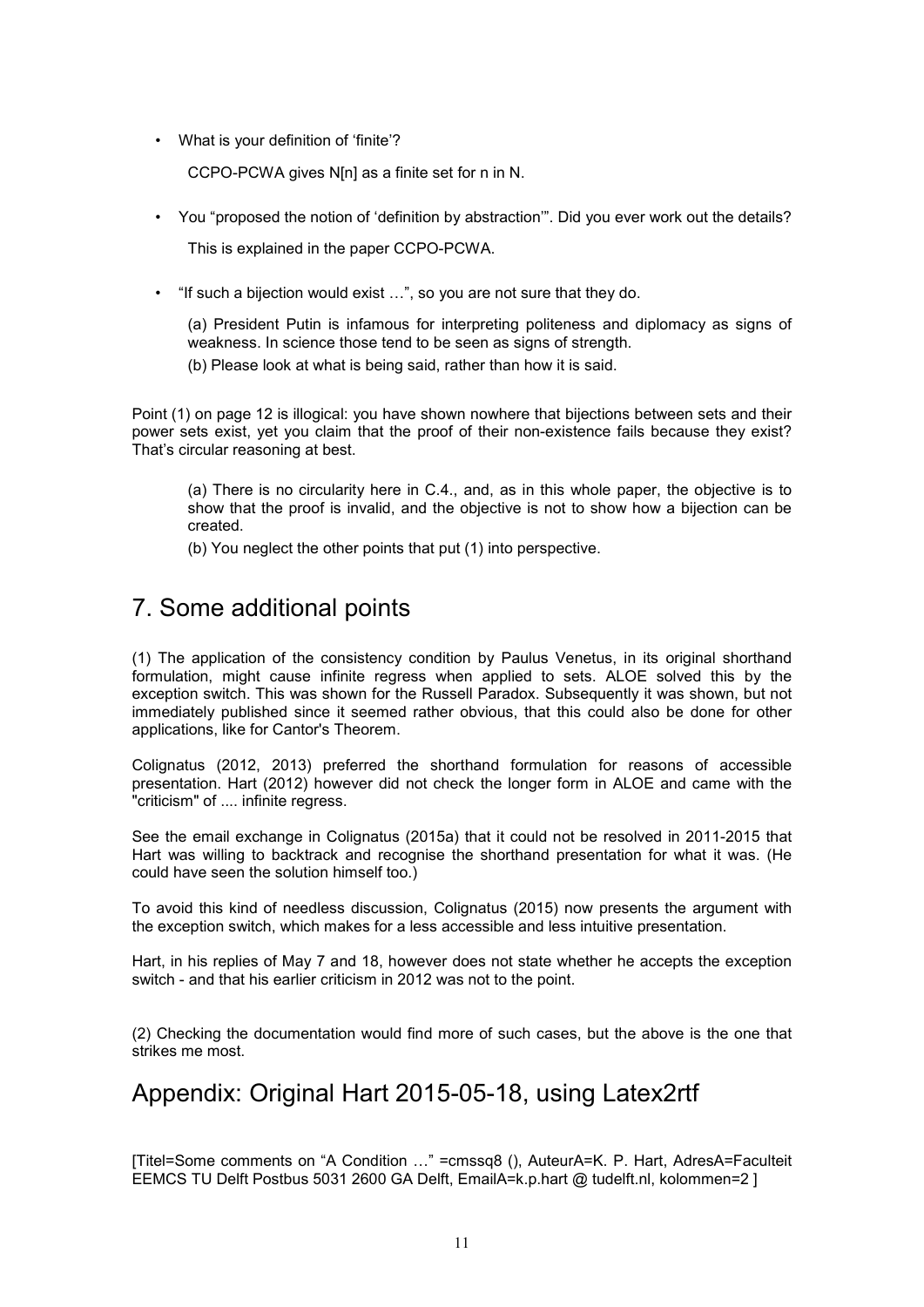On refutation: one does not refute a proof. To refute means to disprove or to deny (The Chambers Dictionary). One can refute (disprove) a statement by demonstrating that it is false, and one can find errors in a proof but not refute it.

### **Section 2.1**

In the Addendum on page 4: (b) is unnecessary as *f* is *assumed* to exist.

What does "ZFC provides for well-defined sets" actually mean? Since you would like to see it proved you should clarify this unambiguously, so that the validity of an argument, for or against, may be judged.

That said, it will be very hard to come up with a definition of 'well-defined' that will exclude a simple description like {*x*∈*A*:*x*∉ *f*(*x*)}.

### **Section 2.2**

"We might hold that above Φ' is badly defined since it is self-contradictory under the hypothesis." Like I wrote above: no matter how I stretch my imagination, the definition of Φ' is still sound. The reason of being 'self-contradictory' is not enough for me as this is exactly the point of the proof: to show that the assumption of surjectivity leads to a contradiction.

This seems more like shooting the messenger (the set Φ') for delivering the message that the surjectivity of *f* is untenable.

Replacing a good definition with a bad one — in my eyes the set  $\Phi$  is badly defined, see below — does not invalidate the proof.

### **Section 3.2**

There is an elementary mistake here: after a correct description of the Separation Axiom Scheme — *B* should not be free in  $\phi[x]$  — you immediately apply it incorrectly. In the definition of Φ you use ϕ'[*x*], which stands for

#### ϕ[*x*]&&(*x*∈Φ)

note that the variable Φ *is* free in ϕ'[*x*] as there is no quantifier at all in ϕ'[*x*]. The quantifier (∃*B*) that you claim binds *B* is *not* part of ϕ'[*x*].

Therefore the instance of Separation to definition Φ in 2.2 is *not* allowed. This is why I do not consider the insertion of the 'consistency condition' an eye-opener, as you hoped it would be, but simply a bad step.

To elaborate further: bound variables are, so to speak, invisible to the outside of the formula and, indeed, in any book on logic one finds some kind of discussion on this topic and a lemma to the effect that if one replaces all bound occurrences of a variable in a formula ψ by a variable that does not occur in ψ then the result is a logically equivalent formula. The upshot of this is that one could reformulate the Separation Axiom Scheme to read that *B* should not occur in ϕ[*x*] and not lose any generality at all.

This challenge to ZFC has failed.

### **The Conclusion**

The above should make it clear that I do not agree with this section. Point 1 states the diametrically opposite of what I think of the two constructs: the Cantor/Russell construction is sound; the 'consistency condition' makes it unsound.

In point 6: ZFC is a theory, that is, a collection of formulas in the language of Set Theory; it is not a model. The word 'model' has a completely different meaning in Mathematical Logic.

### **Appendix B**

I have already reacted to Appendix B, but have one or two things to say about your reactions.

(1) There appears to be a misconception about the nature of the various proofs discussed in the article in NAW.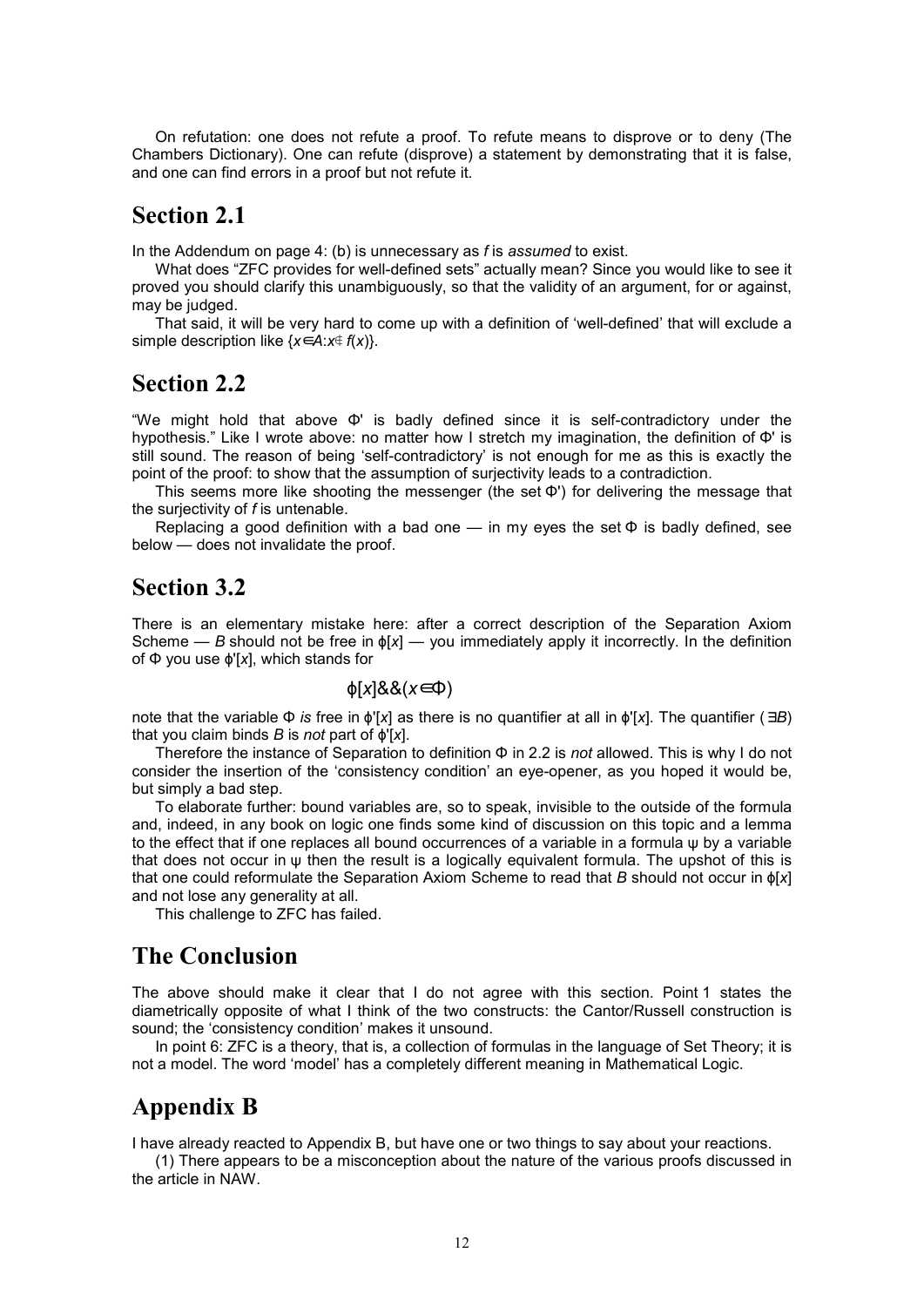If one reads, for example, Russell's argument (page 42, column 1) then there is no assumption that the correlation is onto and the conclusion at the end is that in any one-one correlation at least one class (i.e., subset) is omitted.

Many presentations would, spuriously, preface this presentation with an assumption that the correlation is surjective and, again spuriously, end by saying "contradiction, the correlation is not surjective".

See also below, when I discuss Appendix C.

 (2) A look in any book on Set Theory will show that the term 'class' is used judiciously: only for objects of the form {*x*:ϕ}, where ϕ is a formula with *x* among its free variables. As a consequence the members of a class are sets only, and the informal 'class of all classes' has no formal counterpart in ZFC.

(3) The introduction to Cantor's 1890/91 paper states that its purpose is to give *an easier proof of the existence of uncountable sets without the use of irrational numbers* (paraphrase). Therefore it is incorrect to state that Cantor used binary expansions as he does not mention real numbers or zeros and ones in the main part of the paper.

One may employ the ideas from the paper to create proofs of the uncountability of the real line but, to repeat, that was not the stated purpose of the paper.

(4d) My reasons for not liking the decimal proof as much as the others are

- it requires an arithmetization of the real line
- it requires a choice when a real number has two expansions
- there is not a unique way of using the diagonal to create (a representation of) a real number that does not occur in the list

Both the proof in 1874 and that in 1890/91 avoid choices like these and that is why I like them better. To elaborate: the reason is one of aesthetics, there is nothing mathematically wrong with these arguments; the others are more direct and concise.

6 (a): see below for some remarks about the 'refutation' of a version of the decimal argument. As to the 'refutation' of the interval proof: the redo of the proof does not mention a given sequence of real numbers; the recipe for choosing the next interval is abandoned, indeed there is no relation between the intervals [*a*[*d*],*b*[*d*]] and the numbers in the sequence; the paragraph discussing interiors establishes nothing: what should we make of "... the notion of an 'interior' apparently loses 'grip' when ..." (to me it sounds like nonsense).

May 8 (a): I have looked up the 'bijection by abstraction' again. The material on page 16 (2012-0326-CCPO-PCWA.pdf) is inconclusive to say the least: "The @ can be read as 'abstraction'.", "The switch can be interpreted ...". So: 'can be' but 'need not'? And what does 'abstraction' entail? The material does not explain anything.

The definition is full of unsubstantiated claims: namely that 'abstraction' somehow creates , , and a map between them. There are no explanations of how this happens or arguments that the effect is as claimed. I do not so much reject the definition but rather the claim that it accomplishes anything.

Point (b) on page 21 (2012-03-26-CCPO-PCWA.pdf) can be read as a proof that the map is not surjective: we cannot find a member of that corresponds to 1/3.

This makes the whole concept rather unconvincing.

May 8 (b): on page 24 in 2012-03-26-CCPO-PCWA.pdf (I assume you refer to this) there is a very confused presentation of the decimal proof. There are two labels, *D* and *C*, and *n D* is used to denote the diagonal number 0. $d_{1,1}d_{2,2}...$  and  $n_{\overline{C}}$  denotes the number obtained by setting  $n_{\rm C,i}$ =2 if  $d_{i,i}$ =1 and  $n_{\rm C,i}$ =1 otherwise. At this point *C* and *D* do not seem to have any relation with the anonymous map between and .

Then suddenly  $C$  should not be a label but a natural number and, without warning,  $n_{\overline{j}}$  seems to be the image of *i* under the heretofore anonymous map.

This is seriously bad writing and invalidates any point you want to make on that basis.

May 8 (c): see above for why it is *not* an eye-opener.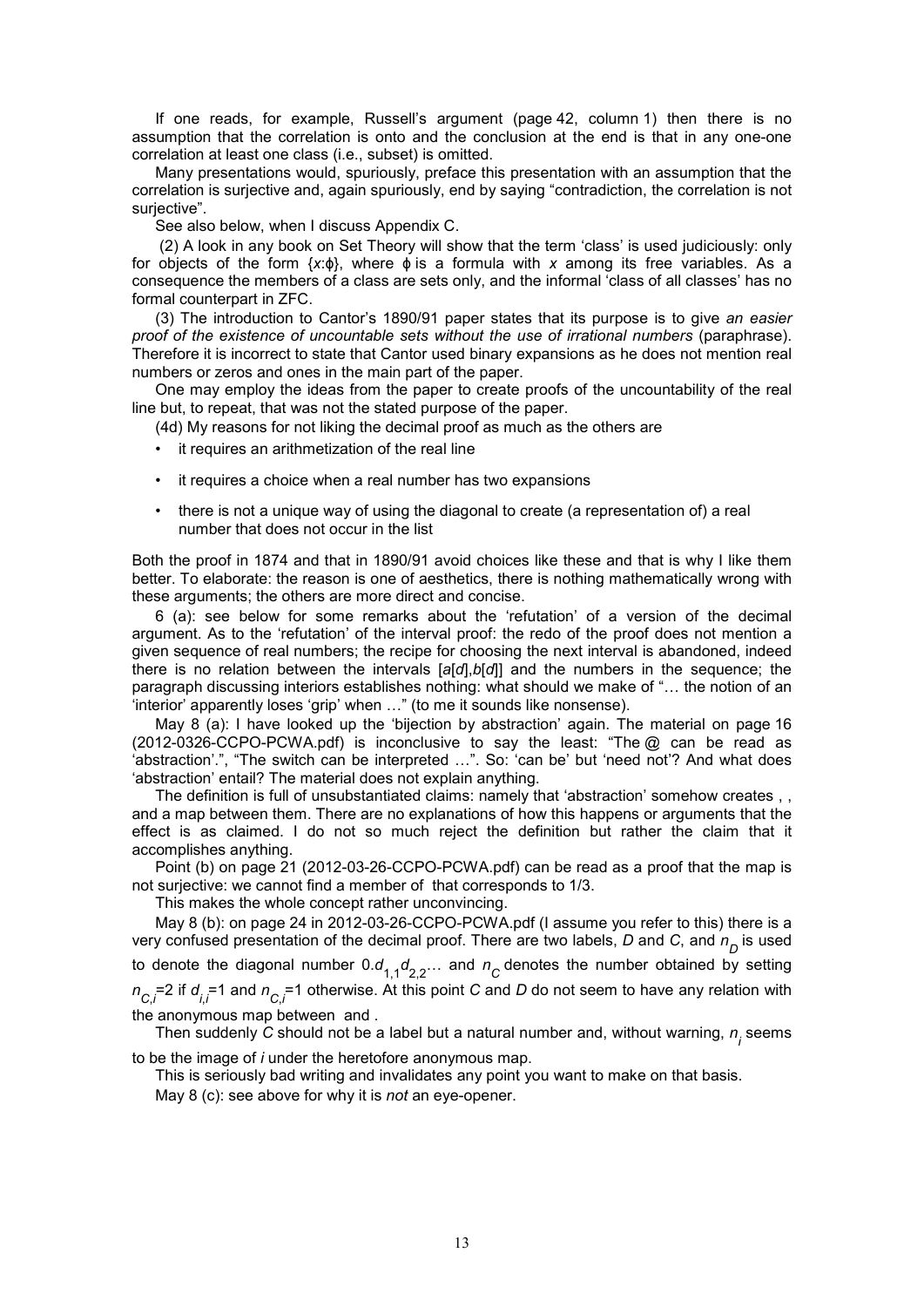## **Appendix C**

Like I wrote: one can not refute a proof, but one can point out errors or incompleteness. The reason for not accepting the proof on page 11 is mystifying: the proof shows that *all* functions are not surjective. There is no reason to consider cases.

Also, the paragraph starting with 'Negative' provides questions rather than answers.

- What makes a proof 'proper constructive'?
- What is your definition of 'finite'?
- You "proposed the notion of 'definition by abstraction'". Did you ever work out the details?
- "If such a bijection would exist ...", so you are not sure that they do.

Point (1) on page 12 is illogical: you have shown nowhere that bijections between sets and their power sets exist, yet you claim that the proof of their non-existence fails because they exist? That's circular reasoning at best.

## **References**

- Berg, B. van den (2013), 'Hilbert en de bewijstheorie', *Nieuw Archief voor Wiskunde* 5/14 nr. 1, March, pp. 45-48
- Bochenski, I.M. (1956, 1970), *A history of formal logic*, 2<sup>nd</sup> edition, Chelsea, New York
- Colignatus, Th. (1981 unpublished, 2007, 2011), *A logic of exceptions*, (ALOE) 2<sup>nd</sup> edition, Thomas Cool Consultancy & Econometrics, Scheveningen (PDF of the book online at http://thomascool.eu/Papers/ALOE/Index.html)

Colignatus, Th. (2012, 2013), *Contra Cantor Pro Occam - Proper constructivism with abstraction*, paper, http://thomascool.eu/Papers/ALOE/2012-03-26-CCPO-PCWA.pdf

Colignatus, Th. (2014), *Logical errors in the standard "diagonal argument" proof of Cantor for the power set",* memo, http://thomascool.eu/Papers/ALOE/2014-10-29-Cantor-Edixhoven-02.pdf

Colignatus, Th. (2015), *A condition by Paul of Venice (1369-1429) solves Russell's paradox, blocks Cantor's diagonal argument, and provides a challenge to ZFC*, http://thomascool.eu/Papers/ALOE/2014-11-14-Paul-of-Venice.pdf (old link but new file)

- Colignatus, Th. (2015a), *Review of the email exchange between Colignatus and K.P. Hart (TU Delft) in 2011-2015 on Cantor's diagonal argument and his original argument of 1874,* May 6 (thus limited to up to then), http://thomascool.eu/Papers/ALOE/KPHart/2015-05- 06-Review-emails-Colignatus-KPHart-2011-2015.pdf
- Colignatus, Th. (2015b), *Reaction to Hart (2015) about Cantor's diagonal argument,* http://thomascool.eu/Papers/ALOE/KPHart/2015-05-08-DerdeWet-KPHart-withcomments-KPH-and-TC.pdf (old link but new file)

Colignatus, Th. (2015c), this paper

- Colignatus, Th. (2015d), *An explanation for Wigner's "Unreasonable effectiveness of mathematics in the natural sciences*, January 9, http://thomascool.eu/Papers/Math/2015- 01-09-Explanation-Wigner.pdf
- Coplakova, E., B. Edixhoven, L. Taelman, M. Veraar (2011), *Wiskundige Structuren,* dictaat 2011/2012, Universiteit van Leiden and TU Delft, http://ocw.tudelft.nl/courses/technischewiskunde/wiskundige-structuren/literatuur

DeLong, H. (1971), *A profile of mathematical logic*, Addison-Wesley